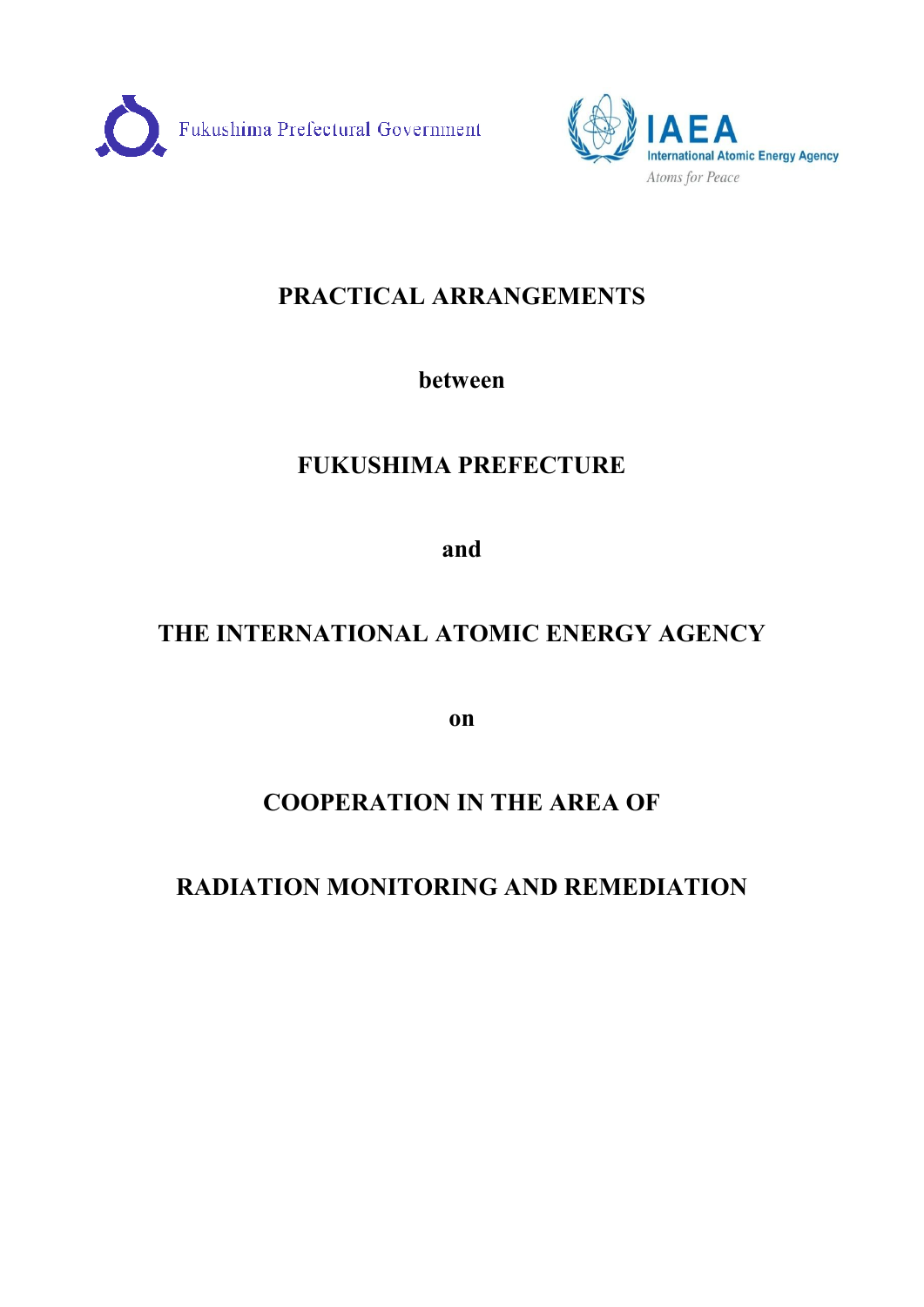These Practical Arrangements are made between Fukushima Prefecture, whose address is 2-16 Sugitsuma-cho, Fukushima City, Fukushima Prefecture 960-8670, Japan; and the International Atomic Energy Agency (hereinafter referred to as the "IAEA"), an intergovernmental organization established by its Statute, whose address is Vienna International Centre, P.O. Box 100, 1400 Vienna, Austria. Hereinafter, Fukushima Prefecture and the IAEA will also be referred to individually as a "Party" and collectively as the "Parties".

## **1. Objective**

The objective of these Practical Arrangements is to set forth the framework for cooperation between the Parties and to provide broad and extensive assistance in Fukushima Prefecture, in areas related to radiation monitoring and remediation in order to ensure on-going protection of people and the environment from ionizing radiation in Fukushima Prefecture after the accident that occurred at TEPCO's Fukushima Daiichi Nuclear Power Station.

## **2. Scope of Cooperation**

The Parties have identified the following areas and activities in which cooperation may be pursued:

- · Research and study on radiation monitoring including application of environmental mapping technology by using unmanned aerial vehicles and the IAEA's assistance in the use of radiation monitoring data to develop maps to be made available to the public;
- Research and study on off-site decontamination including the IAEA's assistance in analyses of results of environmental monitoring and exploration of exposure pathways in order to reduce or avoid exposure; and
- Research and study on the management of radioactive waste including IAEA's assistance in the study on management methods of low level radioactive waste from the above-referenced decontamination activities.

The above-referenced cooperation is designed to complement existing Japanese activities and to provide immediate assistance and support which will be of direct benefit to those living in Fukushima Prefecture.

## **3. Points of Contact**

The Parties have each designated points of contact responsible for the coordination of activities under these Practical Arrangements, as specified in the Annex hereto. Any change of a point of contact will be notified in writing to the other Party in a timely manner. All correspondence related to these Practical Arrangements will be through the designated points of contact.

#### **4. Consultation**

The Parties will consult each other, as appropriate, on the development and review of cooperation activities to be conducted under the cooperation framework established by these Practical Arrangements. Detailed programmes of such activities will be developed following consultations between the Parties.

## **5. Non-Binding**

These Practical Arrangements are non-binding. Accordingly, nothing in these Practical Arrangements gives rise to legal or financial obligations upon either Party. If the Parties deem that an activity which may give rise to a legal or financial obligation is necessary, the Parties will consult each other on, inter alia,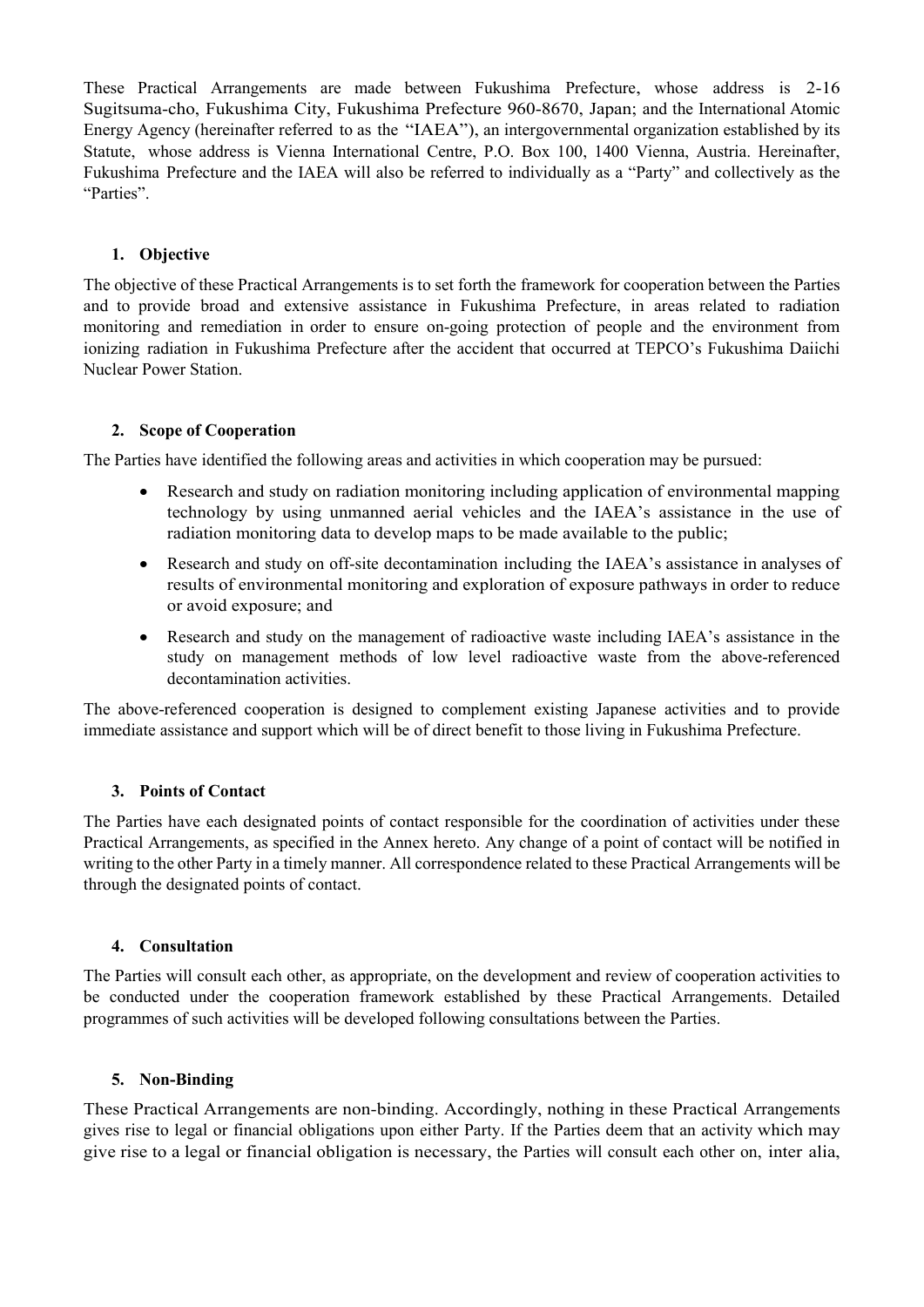the necessity of separate agreements. It is confirmed that no such activity can be carried out prior to the conclusion of a separate agreement subject to the IAEA Financial Regulations and Rules.

### **6. Funding**

The implementation of the activities specified in Paragraph 2 will be subject to the availability of funds from the Government of Japan. The IAEA may supplement such funds to the extent available, at its discretion.

### **7. Use of Names, Emblems and Flags**

Documentation relating to cooperation activities undertaken under these Practical Arrangements may include the respective names, emblems and flags of the Parties. The names, emblems and flags are and remain the property of the respective Party. Joint use of the names, emblems and flags is restricted to activities conducted under these Practical Arrangements and each use will be approved in writing on a case-by-case basis by the owning Party. The Parties will not otherwise use the name, emblem or flag of the other Party without prior written permission.

### **8. Dissemination of Information**

The Parties will support the widest possible dissemination of unclassified information provided or exchanged under these Practical Arrangements and, as appropriate and if circumstances so require, any subsequent separate arrangements including agreements referred to in Paragraph 5, subject to the need to protect proprietary information. The Parties will ensure the confidentiality of information classified by the other Party as restricted or confidential.

### **9. Intellectual Property**

The Parties will consult each other, as appropriate and if circumstances so require, on issues relating to intellectual property and rights thereto including the necessity of separate agreements referred to in Paragraph 5, while respecting the IAEA statutory function of, inter alia, fostering the exchange of information among its Member States.

#### **10. Privileges and Immunities**

The Parties note that the Government of Japan accepted the Agreement on the Privileges and Immunities of the IAEA on 18 April 1963.

#### **11. Settlement of Dispute**

Any disputes arising out of or relating to the interpretation or implementation of these Practical Arrangements will be amicably settled between the Parties.

#### **12. Modification**

No modification of, or changes to these Practical Arrangements, or any exception to any of their paragraphs, will be valid unless mutually confirmed in writing by the Parties. Notwithstanding the foregoing, any change to the respective points of contacts will be notified to the other Party as mentioned in Paragraph 3, without requiring the consent of the other Party.